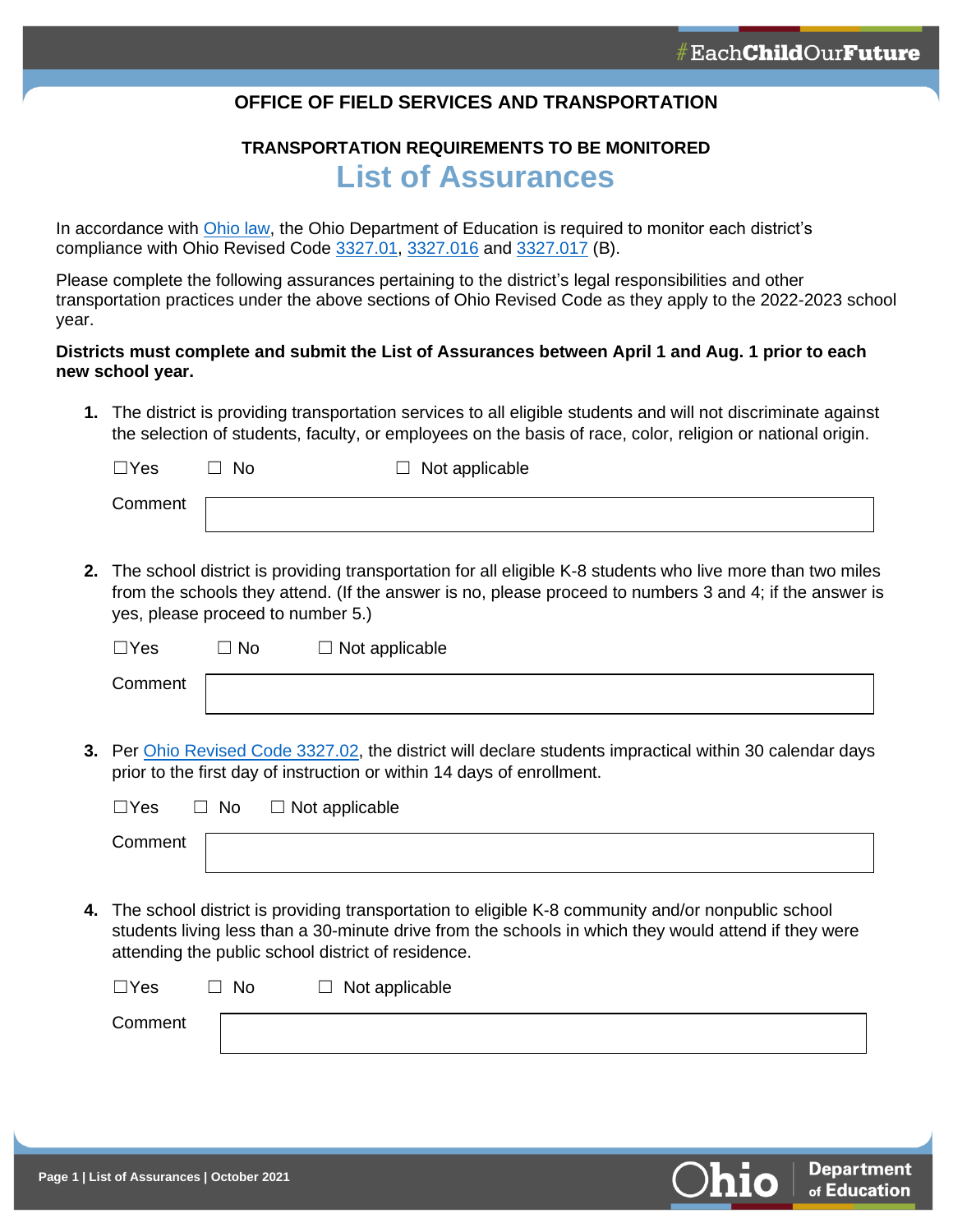**5.** The school district of residence is providing transportation from the public high school to careertechnical education programs.

|    | $\Box$ Yes      | $\Box$       | No        | Not applicable                                                                                                                                                                                                              |
|----|-----------------|--------------|-----------|-----------------------------------------------------------------------------------------------------------------------------------------------------------------------------------------------------------------------------|
|    | Comment         |              |           |                                                                                                                                                                                                                             |
| 6. |                 |              |           | The school district is providing transportation for eligible community and/or nonpublic school students in<br>grades K-8 each day the community and nonpublic schools are open.                                             |
|    | $\Box$ Yes      |              | $\Box$ No | $\Box$ Not applicable                                                                                                                                                                                                       |
|    | Comment         |              |           |                                                                                                                                                                                                                             |
| 7. | walk to school. |              |           | The school district is providing transportation to all students who are physically disabled and unable to                                                                                                                   |
|    | $\Box$ Yes      |              | $\Box$ No | Not applicable<br>⊔                                                                                                                                                                                                         |
|    | Comment         |              |           |                                                                                                                                                                                                                             |
| 8. |                 |              |           | The school district is providing transportation to students with disabilities in accordance with Ohio<br>Administrative Code 3301-51-10, Transportation of children with disabilities.                                      |
|    | $\Box$ Yes      |              | $\Box$ No | $\Box$ Not applicable                                                                                                                                                                                                       |
|    | Comment         |              |           |                                                                                                                                                                                                                             |
|    |                 |              |           |                                                                                                                                                                                                                             |
|    |                 |              |           | 9. The school district time schedule will be adopted no later than 10 days after the school year begins.                                                                                                                    |
|    | $\Box$ Yes      |              | $\Box$ No | $\Box$ Not applicable                                                                                                                                                                                                       |
|    | Comment         |              |           |                                                                                                                                                                                                                             |
|    | ends.           |              |           | 10. The school district will be able to deliver eligible students to their respective school buildings no earlier<br>than 30 minutes prior to the start of school and pick up no later than 30 minutes after the school day |
|    | $\Box$ Yes      | $\mathbf{I}$ | No        | $\Box$ Not applicable                                                                                                                                                                                                       |
|    | Comment         |              |           |                                                                                                                                                                                                                             |

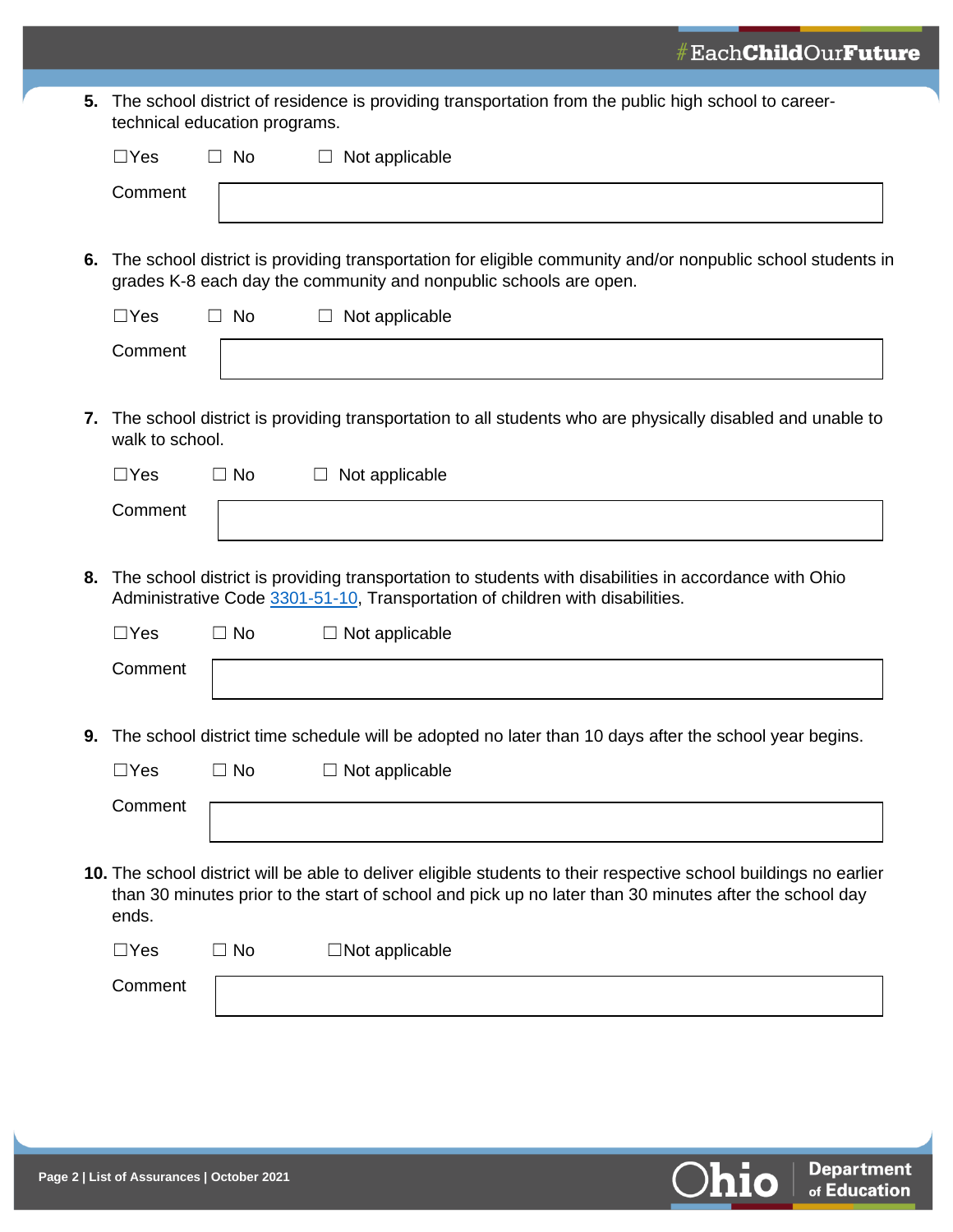| 11. When a school district receives the start and end times (bell schedule) from the community and/or     |
|-----------------------------------------------------------------------------------------------------------|
| nonpublic schools by April 1, it will develop a transportation plan within 60 days of receiving the start |
| and end times.                                                                                            |

| $\Box$ Yes            | $\Box$ No                              | Not applicable                                                                                                                                                                                                               |
|-----------------------|----------------------------------------|------------------------------------------------------------------------------------------------------------------------------------------------------------------------------------------------------------------------------|
| Comment               |                                        |                                                                                                                                                                                                                              |
|                       | plans for eligible students by Aug. 1. | 12. If the school district receives the start and end times (bell schedule) from the community and/or<br>nonpublic school after April 1 but before July 1, the school district will attempt to provide transportation        |
| $\Box$ Yes            | $\Box$ No                              | $\Box$ Not applicable                                                                                                                                                                                                        |
| Comment               |                                        |                                                                                                                                                                                                                              |
|                       |                                        | 13. If an eligible student enrolls after July 1, the school district will develop a transportation plan within 14<br>business days of receiving a request for transportation services from the student's parent or guardian. |
| $\Box$ Yes            | $\Box$ No                              | $\Box$ Not applicable                                                                                                                                                                                                        |
| Comment               |                                        |                                                                                                                                                                                                                              |
| $\Box$ Yes            | $\Box$ No                              | 14. If K-8 students will be transported using mass transit, there is an agreement in place between the<br>community or nonpublic school and the school district?<br>$\Box$ Not applicable                                    |
| Comment               |                                        |                                                                                                                                                                                                                              |
|                       |                                        | <b>ADDITIONAL ASSURANCE ITEMS NOT PART OF COMPLIANCE PROCESS</b>                                                                                                                                                             |
| previous school year. |                                        | 1. The district submitted a T2 (expense report) by Aug. 31 and T1 (ridership report) by Nov. 1 for the                                                                                                                       |
| $\Box$ Yes            | $\Box$ No                              | Not applicable                                                                                                                                                                                                               |
| Comment               |                                        |                                                                                                                                                                                                                              |
|                       |                                        | 2. A supervisor name and contact information will be submitted to the Department of Field Services and<br>Transportation by Aug. 31 of each school year.                                                                     |
| $\Box$ Yes            | $\Box$ No                              | $\Box$ Not applicable                                                                                                                                                                                                        |
| Comment               |                                        |                                                                                                                                                                                                                              |